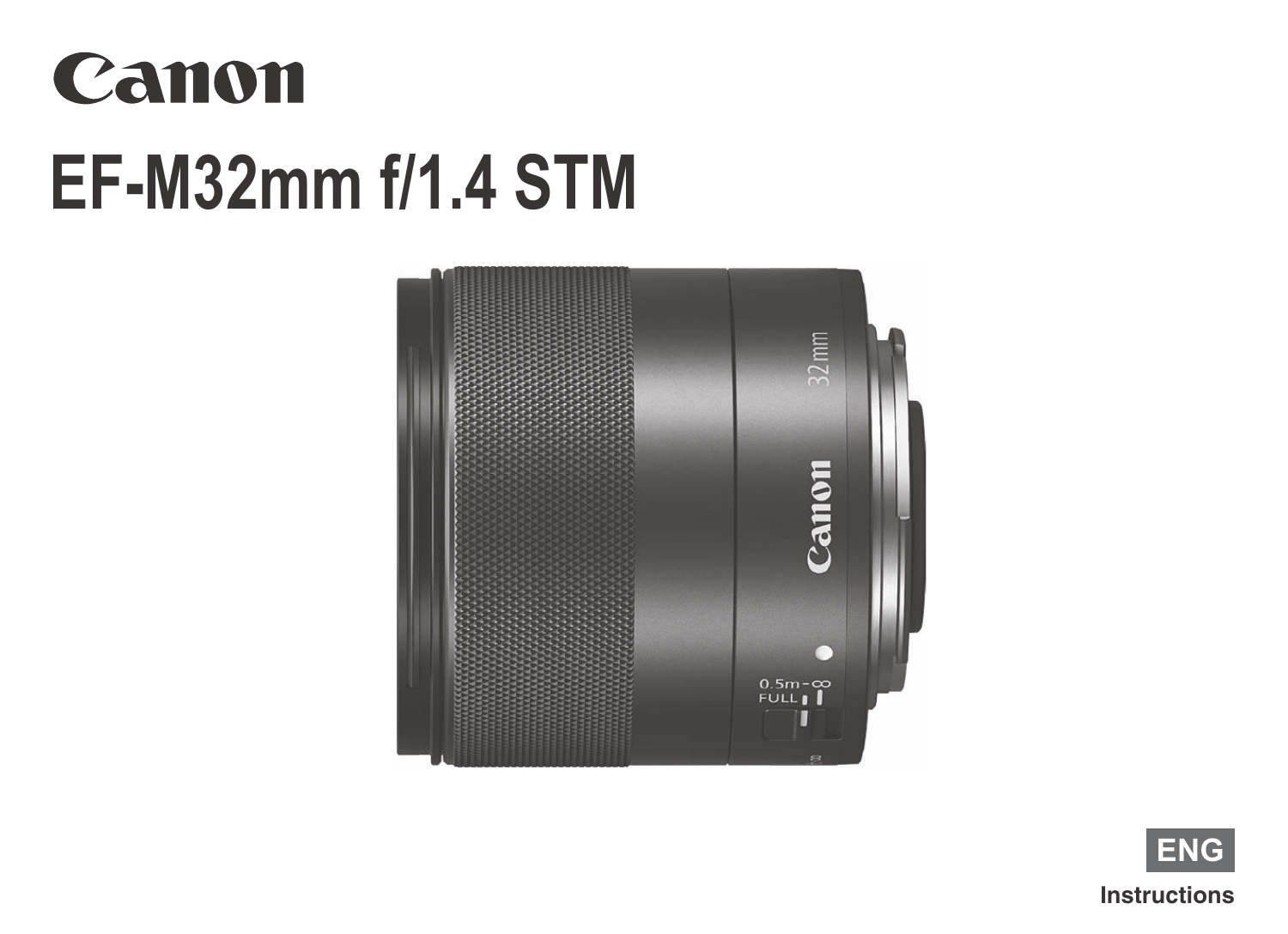#### **Thank you for purchasing a Canon product.**

**The Canon EF-M32mm f/1.4 STM is a largediameter prime lens for use on Canon EOS M Series cameras.**

● "STM" stands for stepping motor.

#### **Camera Firmware**

Please use the latest version of firmware with the camera in use For details on whether the firmware is the latest version or not, and for details on updating the firmware, please check the Canon website.

#### **Conventions used in this instruction**



Warning to prevent lens or camera malfunction or damage.



Supplementary notes on using the lens and taking pictures.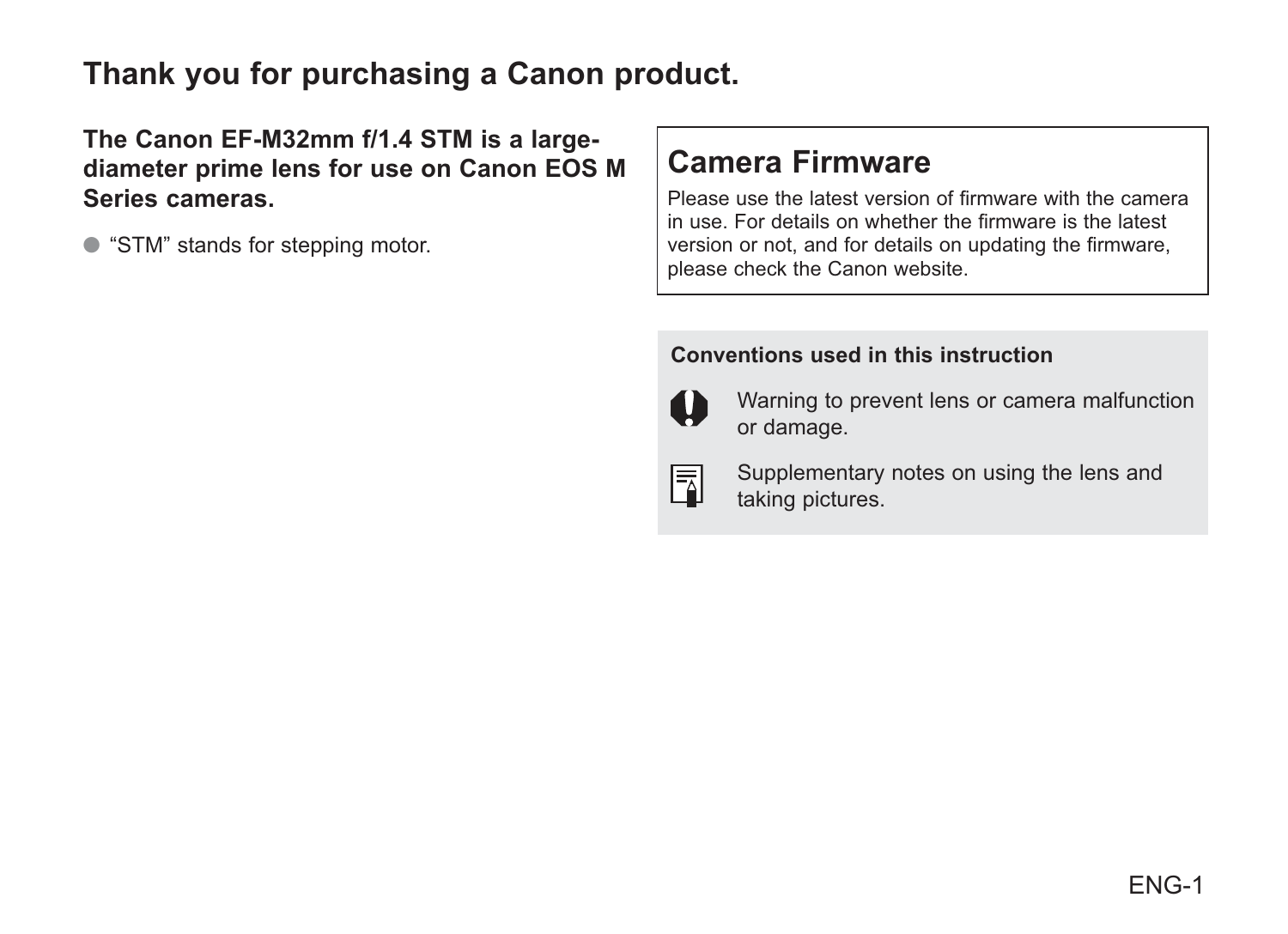### **Safety Precautions**

Precautions to ensure that the camera is used safely. Read these precautions thoroughly. Make sure all details are observed in order to prevent risks and injury to the user and other people.

**Warning** Details pertaining to risks that may result in death or serious injury.

- **Do not look at the sun or a bright light source through the lens.** Doing so could result in vision loss or blindness
- **Whether it is attached to the camera or not, do not leave the lens under the sun without the lens cap attached.** This is to prevent the lens from concentrating the sun's ravs, which could cause a fire.

#### **Caution** Details pertaining to risks that may result in injury.

 ● **Do not leave the camera in locations subject to high or low temperatures.** This may result in the camera becoming excessively hot or cold, which may cause burns or other iniuries when touched.

#### **Caution** Details pertaining to risks that may result in damage to property.

**• Do not leave the lens in excessive heat such as in a** car in direct sunlight. High temperatures can cause the  $l$ ens to malfunction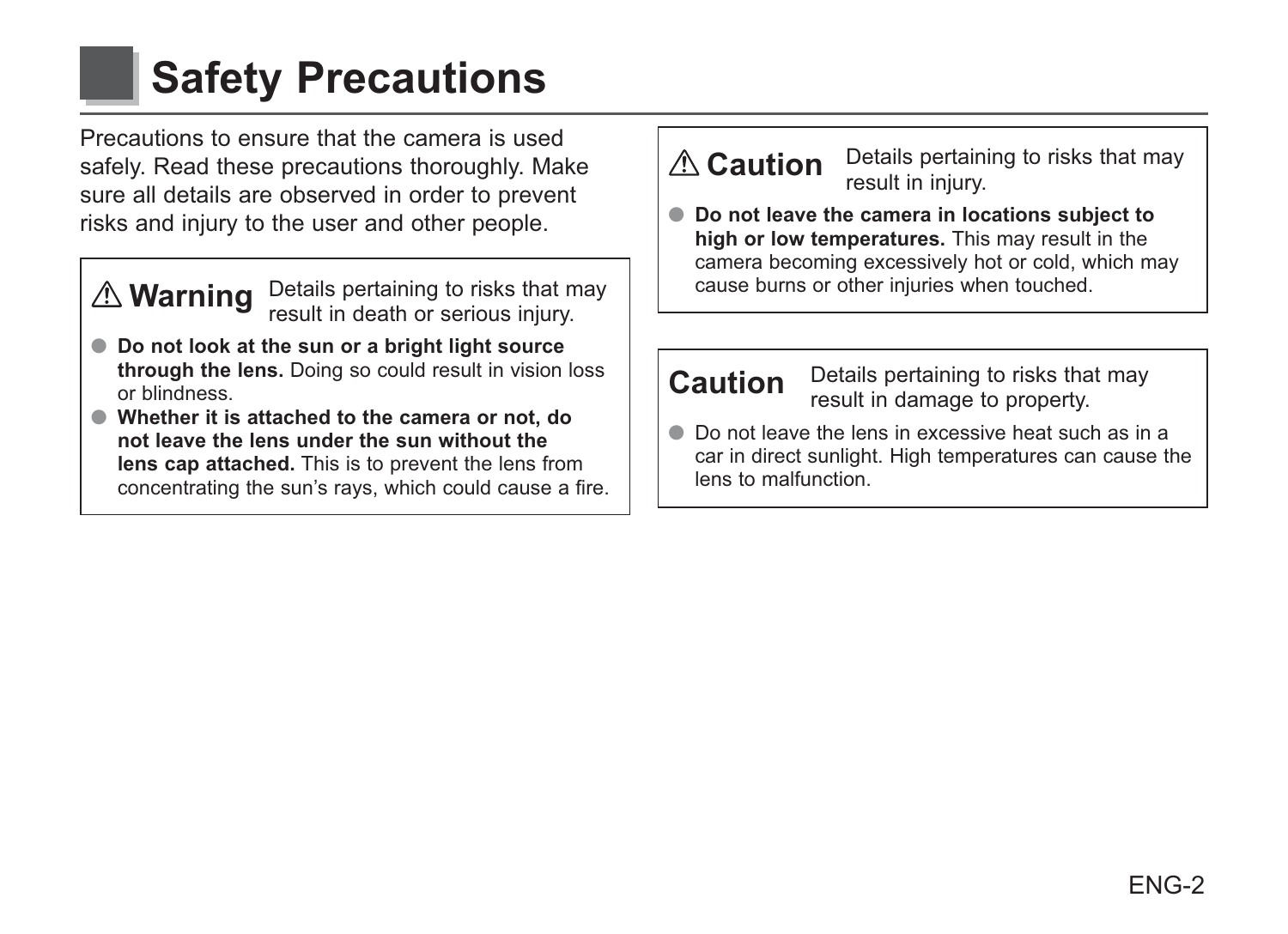### **General Precautions**

### **Handling Precautions**

- $\bullet$  If the lens is taken from a cold environment into a warm one, condensation may develop on the lens surface and internal parts. To prevent condensation in this case, first put the lens into an airtight plastic bag before taking it from a cold to warm environment. Then take out the lens after it has warmed gradually. Do the same when taking the lens from a warm environment eno blop s othi
- Please also read any lens related handling precautions listed in your camera's instruction manual.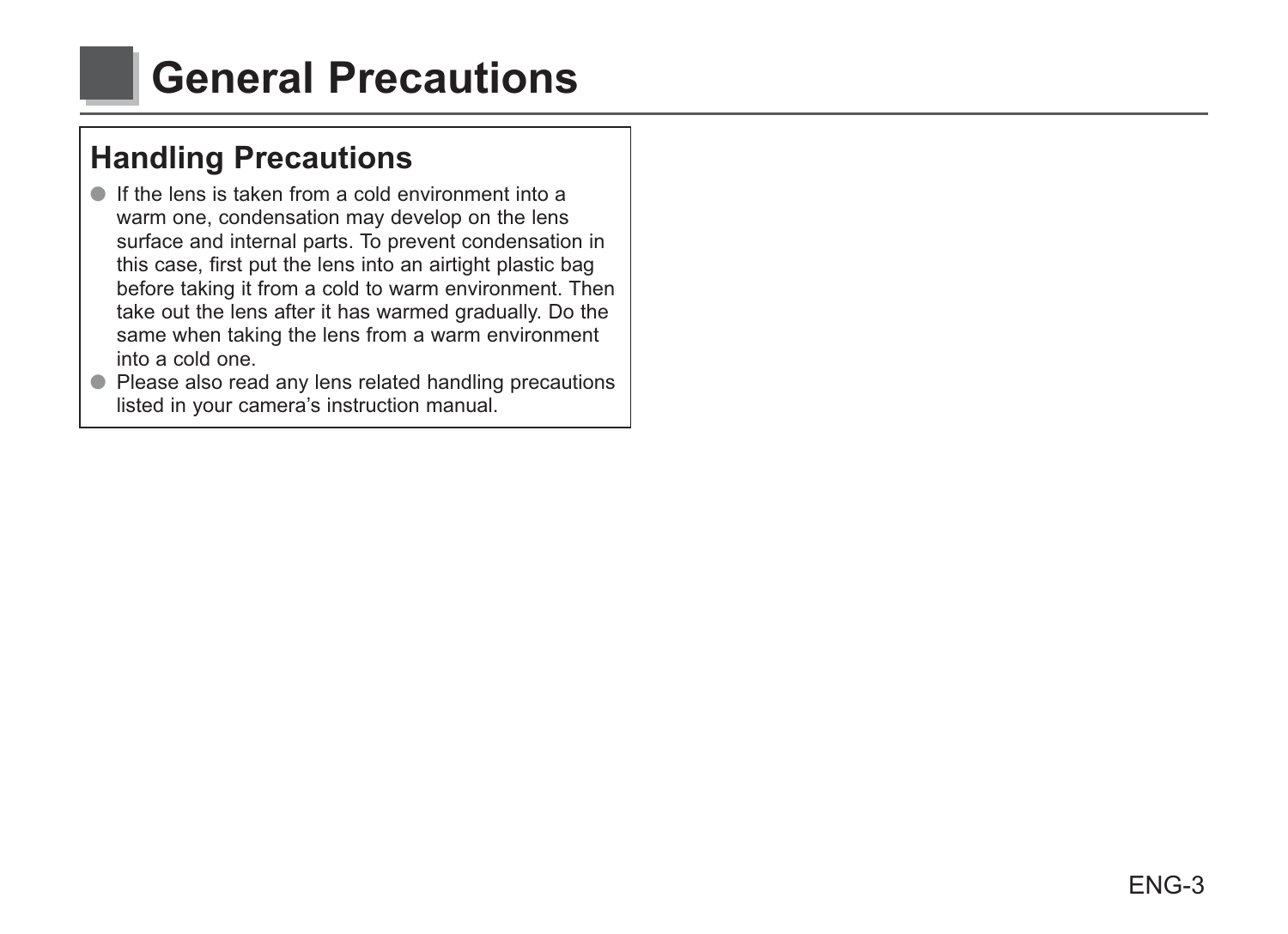This device complies with Part 15 of the FCC Rules. Operation is subject to the following two conditions: (1) This device may not cause harmful interference, and (2) this device must accept any interference received, including interference that may cause undesired operation. Do not make any changes or modifications to the equipment unless otherwise specified in the instructions. If such changes or modifications should be made, you could be required to stop operation of the equipment. This equipment has been tested and found to comply with the limits for a class B digital device, pursuant to part 15 of the FCC Rules. These limits are designed to provide reasonable protection against harmful interference in a residential installation. This equipment generates, uses and can radiate radio frequency energy and, if not installed and used in accordance with the instructions, may cause harmful interference to radio communications

However, there is no quarantee that interference will not occur in a particular installation. If this equipment does cause harmful interference to radio or television reception. which can be determined by turning the equipment off and on, the user is encouraged to try to correct the interference by one or more of the following measures:

- . Reorient or relocate the receiving antenna.
- Increase the separation between the equipment and receiver.
- Connect the equipment into an outlet on a circuit different from that to which the receiver is connected.
- Consult the dealer or an experienced radio/TV technician for help.

#### CAN ICES-3 (B) / NMB-3 (B)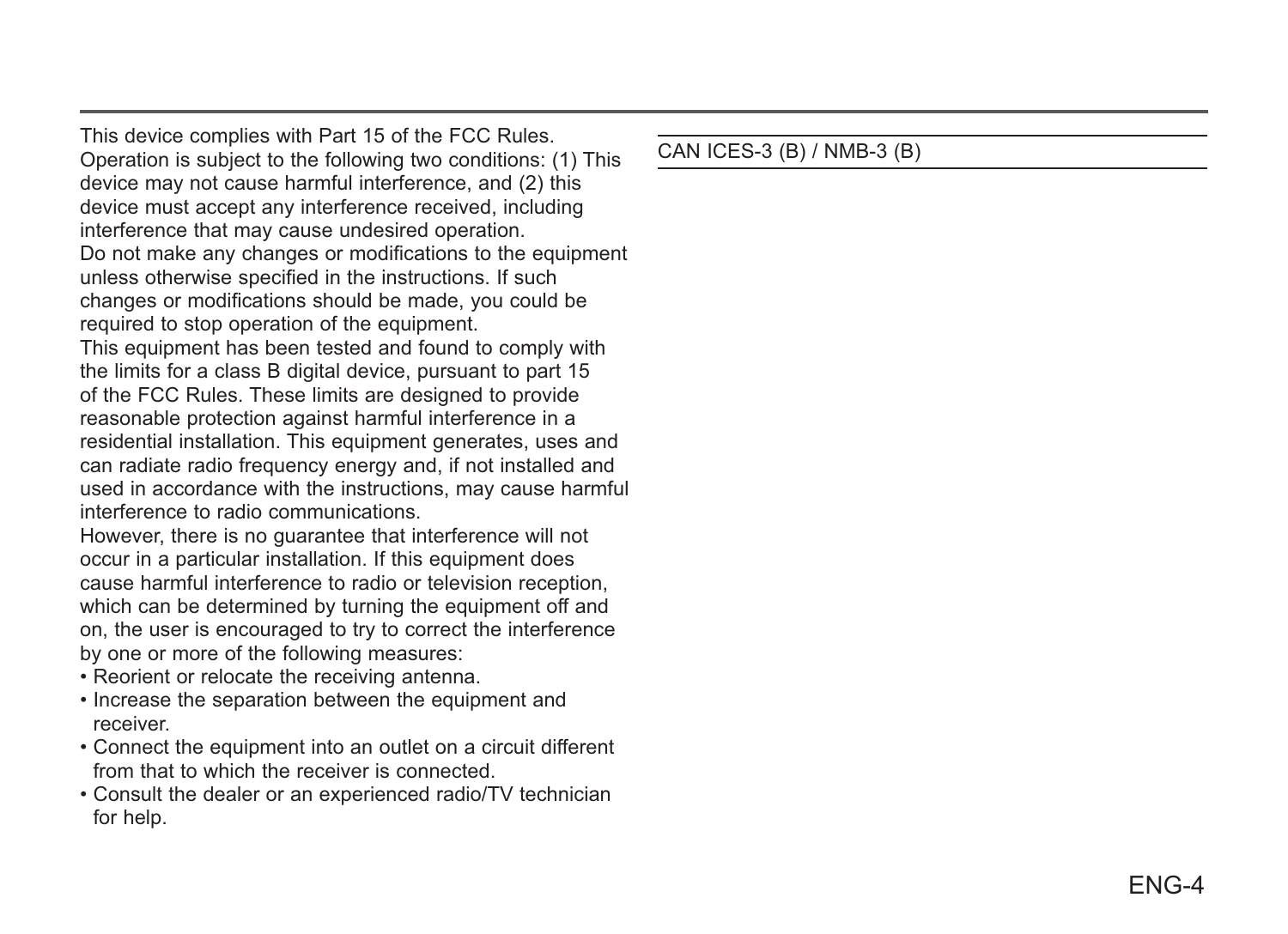### **Nomenclature**



• For detailed information, reference page numbers are provided in parentheses  $(\rightarrow$  \*\*).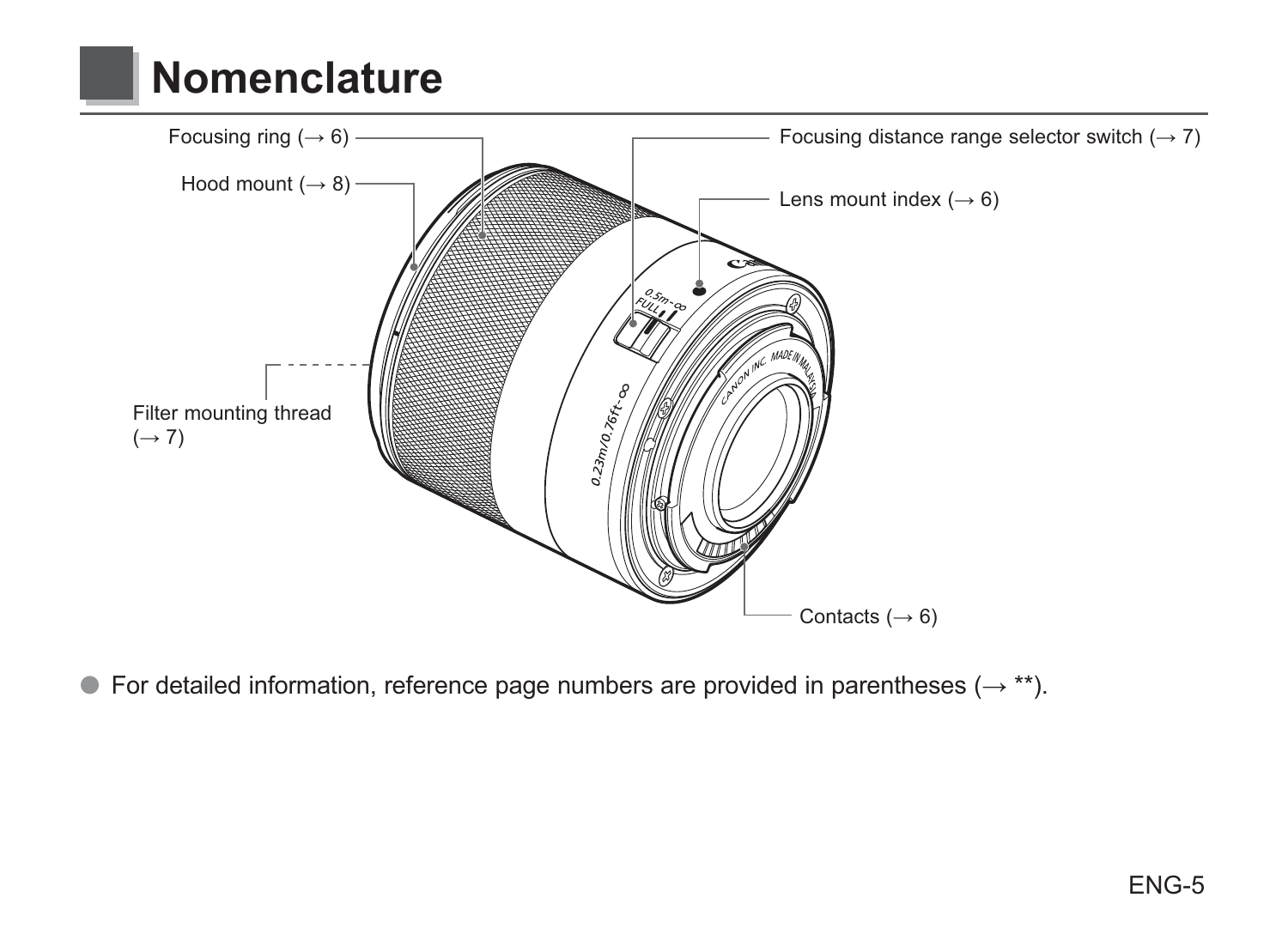### **1 Mounting and Detaching the Lens**

**Please mount and detach the lens only with the camera turned OFF. See your camera's instructions for details on mounting and detaching the lens.**





- After detaching the lens, place the lens with the rear end up to prevent the lens surface and contacts from getting scratched.
- Contacts that are scratched, soiled, or have fingerprints on them may result in faulty connections or corrosion, which may lead to malfunctions. If the contacts get soiled, clean them with a soft cloth
- Attach the lens cap and dust cap when disconnecting the lens. When attaching the dust cap. align the lens mount index with the  $\circ$ index of the dust cap and rotate in a clockwise direction as shown in the illustration Follow the reverse procedure to detach it.

### **2 Manual Focus**



When the camera's focus mode is set to IMFI. focus manually by turning the focusing ring.

 $\boldsymbol{\Theta}$  Quickly rotating the focusing ring may result in delaved focus.

- Focus mode is set using the camera. Please refer to the camera's instructions
	- After autofocusing in [AF+MF] mode, focus manually by pressing the shutter button halfway and turning the focusing ring (full-time manual focusing).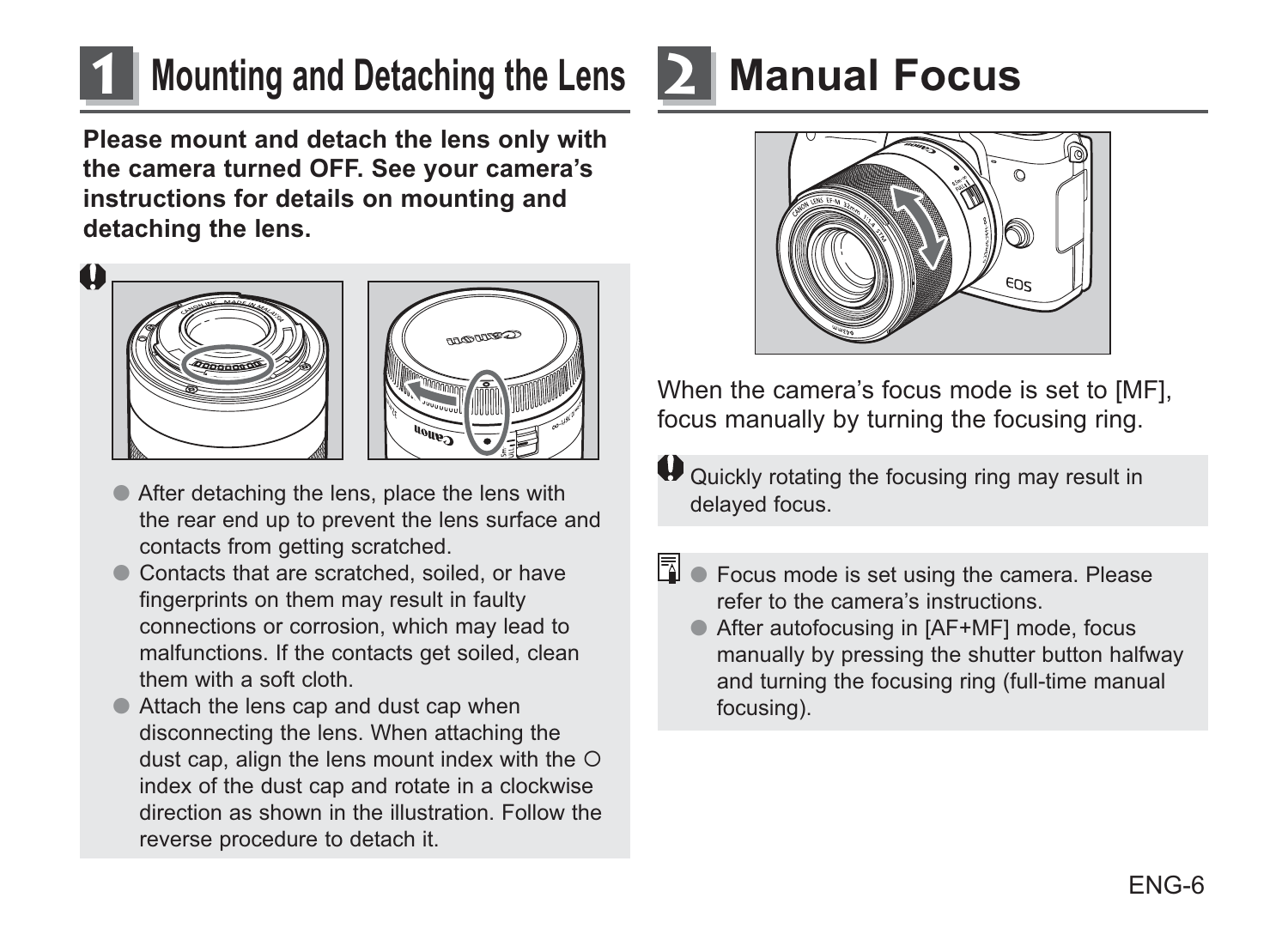### **Switching the Focusing Distance Range**



You can set the focusing distance range with a switch. By setting a suitable focusing distance range, the actual autofocusing time will be shorter

#### **Ranges**

1. FULL (0.23 m/0.76 ft. - ∞) 2 0.5 m/1 64 ft -  $\infty$ 

### **Filters** (Sold Separately)

You can attach filters to the filter mounting thread on the front (43mm) of the lens.



 $\bigoplus$  Only one filter may be attached.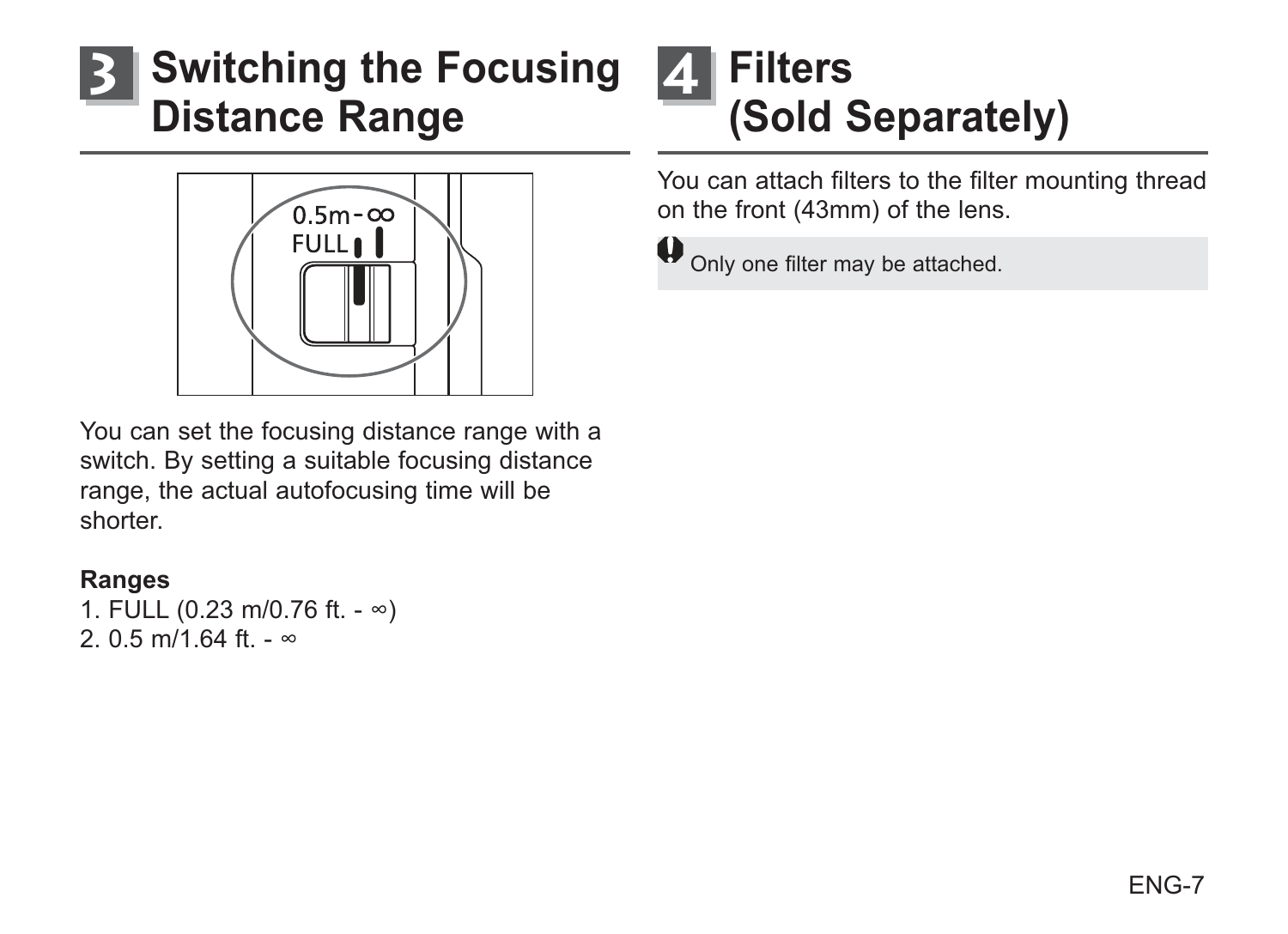## Hood (Sold Separately)

The ES-60 hood cuts out unwanted light and protects the front of the lens from rain, snow, and dust.



#### • Attaching

Align the red attachment position mark on the hood with the red dot on the front of the lens. and then rotate the hood in the direction of the arrow until you hear a click.



#### • Removing

Keep your finger pressed down on the button located on the side of the hood, and then rotate the hood in the direction of the arrow until the attachment position mark on the hood is aligned with the red dot on the front of the lens to detach it. The hood can be reverse-mounted on the lens for storage.

If the hood is not attached properly, vignetting (darkening of the perimeter of the picture) may occur.

- Grasp and rotate the base of the hood when attaching and detaching it. There are cases in which it may become deformed if the hood is rotated with it grasped near to the rim.
- If the lens is attached to the camera with the hood reverse-mounted, remove the hood before removing the lens from the camera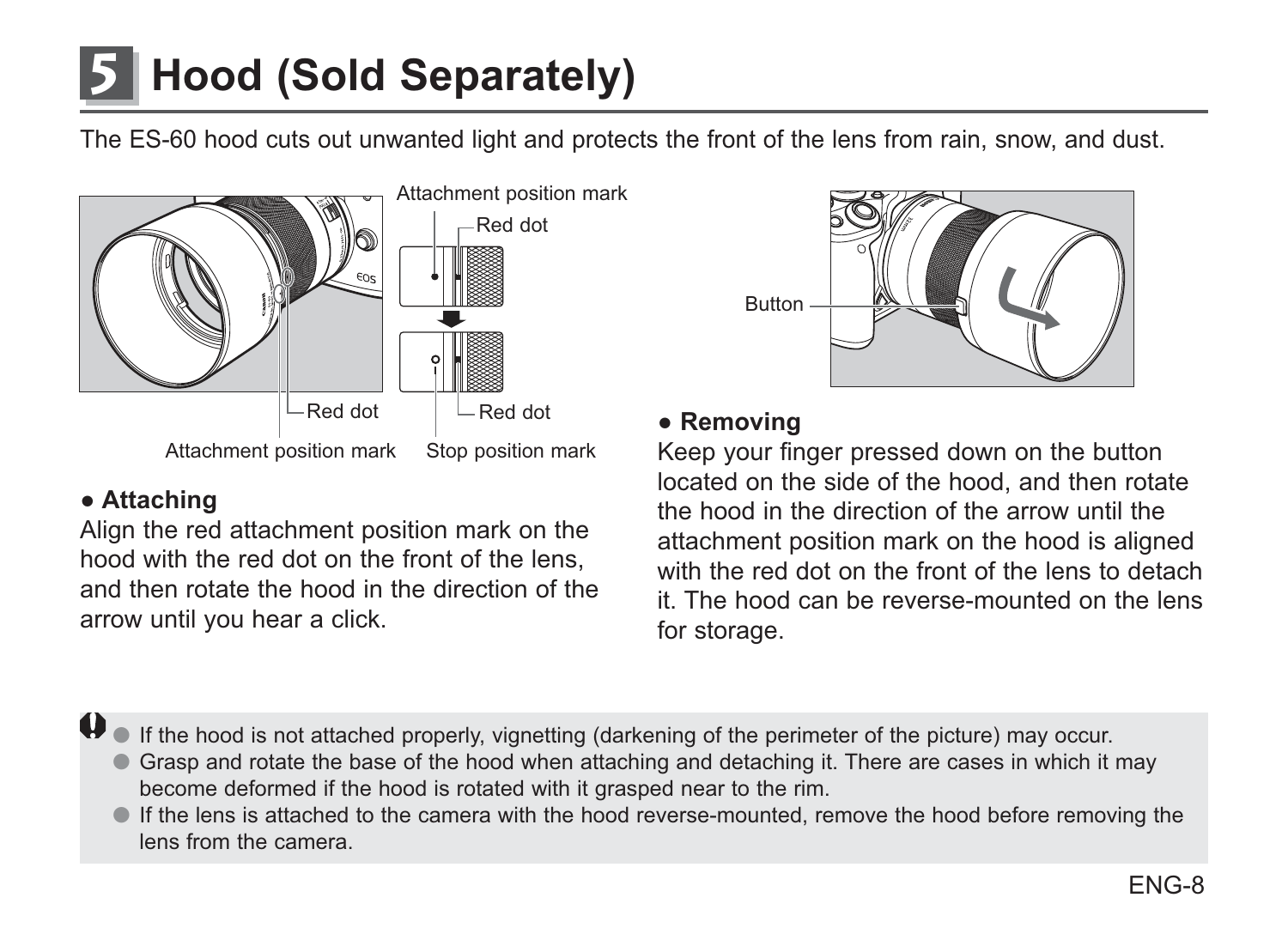### **Specifications**

| Focal Length/Aperture 32mm f/1.4       |                                                                         |
|----------------------------------------|-------------------------------------------------------------------------|
| Lens Construction                      | 8 groups, 14 elements                                                   |
| Minimum Aperture                       | f/16                                                                    |
| <b>Angle of View</b>                   | Diagonal: 46°10', Vertical: 26°30', Horizontal: 39°                     |
| Min. Focusing Distance 0.23 m/0.76 ft. |                                                                         |
| <b>Max. Magnification</b>              | 0.25x                                                                   |
| <b>Field of View</b>                   | Approx. 90.3 x 60.1 mm/3.56 x 2.37 inch (at 0.23 m/0.76 ft.)            |
| <b>Filter Diameter</b>                 | 43 mm                                                                   |
|                                        | Max. Diameter and Length $ 60.9 \times 56.5$ mm/2.40 $\times$ 2.22 inch |
| Weight                                 | Approx. 235 g/8.3 oz.                                                   |
| Hood                                   | ES-60 (Sold Separately)                                                 |
| <b>Lens Cap</b>                        | $E-43$                                                                  |
| Dust Cap                               | Lens Dust Cap EB                                                        |
| Case                                   | LP1014 (Sold Separately)                                                |

- Equivalent to 51 mm in the 35 mm film format.
- The lens length is measured from the mount surface to the front end of the lens. Add 19.3 mm when including the lens cap and dust cap.
- The size and weight listed are for the lens only, except as indicated.
- Extenders and extension tubes cannot be used with this lens.
- Close-up Lens cannot be attached because there is no size that fits the lens.
- Aperture settings are specified on the camera.
- All data listed is measured according to Canon standards.
- Product specifications and appearance are subject to change without notice.